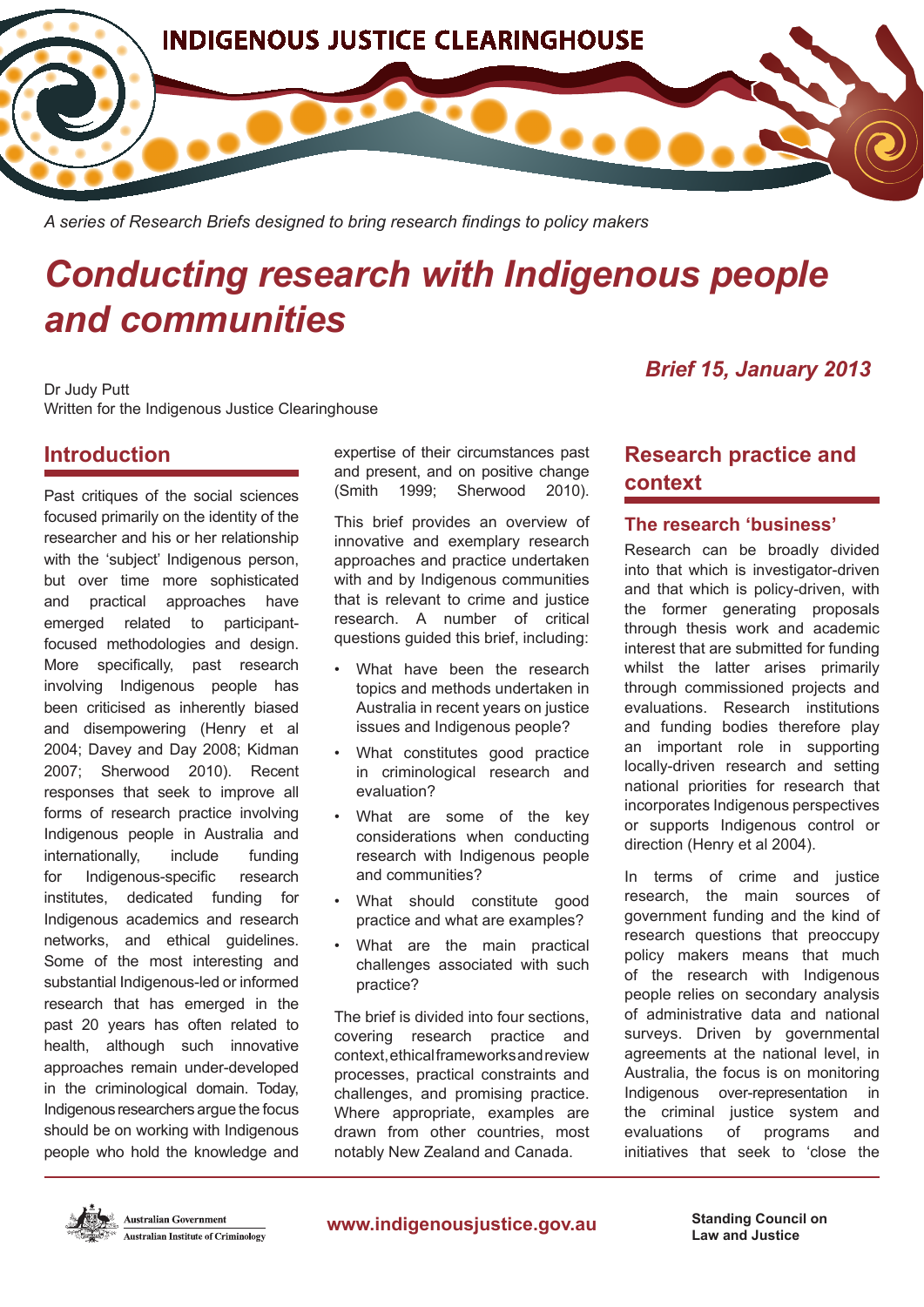gap' between Indigenous and non-Indigenous people.

## **Design and methodology**

The objectives of the research determine the approach and methodologies adopted. Table 1 provides examples of crime and justice research, both investigator and policy-driven, that involve Indigenous people. As a general rule, the methods employed for population and systemoriented research are quantitative and utilise large scale surveys and secondary analysis of administrative data. Program evaluations typically involve the application of mixed method approaches and often rely on the triangulation of different data sources and methods, whereas place or person-centred research is predominantly qualitative research.

Participatory action research, whereby the research participants work alongside the researchers to determine the purpose and outcomes of the research, can be applied to all research activities irrespective of the methodology but is more likely to be found in in-depth, detailed studies of place and of individual narratives

or stories. The common attributes of collaborative and participatory approaches are described as shared ownership of research projects, community-based analysis of social problems, and an orientation towards community action (Henry et al 2004).

A number of core values characterise good practice in social sciences, including respect for subjects or participants; voluntary participation; informed consent; and ensuring privacy and confidentiality. The overall design of the study should be transparent and entail the accurate use of information and data, with underpinning principles identified in the Australian Code for the Responsible Conduct of Research (NHMRC et al 2007a). There are a number of ways these principles have been elaborated upon and applied that support research involving Indigenous people – specific ethical guidelines;<br>specific funding for programs. for programs, institutions, positions and networks; and the development of specific approaches and methodologies. Several practical resources have also been developed for Indigenous researchers (for example, Laycock et al 2009; Laycock et al 2011).

The NHMRC (2003) describes the basic elements of the research process as: conceptualisation; development and approval; data collection and management; analysis; report writing; and dissemination. It is often within the context of the methodology that crucial distinctions are drawn between qualitative and quantitative methods, although it can be argued that irrespective of the method, at every stage there must be the opportunity to ensure Indigenous people control or have input into the process. Ethical guidelines are designed to provide frameworks that ensure appropriate consideration is given to ensure this occurs throughout the research process.

# **Ethical frameworks and review processes**

Criminology has a history of conducting research on sensitive and difficult issues with marginalised and/or vulnerable groups and where participants may be involved in offending. In the National Statement on Ethical Conduct in Human Research (National Statement) (NHMRC et al 2007b) section 4.6

|                                     | <b>Population</b>                                                                                                                                                                                  | <b>System</b>                                                                                                                                                                   | Program                                                                                                                                                | <b>Place</b>                                                                                                                                                                     | <b>Person</b>                                                                                                                                                                                                    |
|-------------------------------------|----------------------------------------------------------------------------------------------------------------------------------------------------------------------------------------------------|---------------------------------------------------------------------------------------------------------------------------------------------------------------------------------|--------------------------------------------------------------------------------------------------------------------------------------------------------|----------------------------------------------------------------------------------------------------------------------------------------------------------------------------------|------------------------------------------------------------------------------------------------------------------------------------------------------------------------------------------------------------------|
| <b>Key</b><br><b>Characteristic</b> | Large scale<br>surveys of<br>population/sub-<br>population samples<br>to investigate their<br>perceptions and<br>experiences                                                                       | Various dimensions<br>and the effect<br>of the system is<br>assessed through<br>the analysis of<br>criminal justice<br>data (including<br>court records)                        | Mixed methodology<br>to evaluate<br>a program or<br>initiative                                                                                         | Context of place<br>informs the<br>research                                                                                                                                      | Small number<br>of participants<br>communicating<br>their experience                                                                                                                                             |
| <b>Examples</b>                     | National Aboriginal<br>and Torres Strait<br>Islander Social<br>Survey (NATSISS)<br>- ABS (2009)<br>Survey of over<br>1,300 Indigenous<br>people in remote<br>Australia - Shaw<br>and d'Abbs (2011) | Analysis of<br>criminal justice<br>data - Harding et al<br>(1995)<br>Analysis of court<br>data - Beranger et<br>al (2010)<br>Analysis of court<br>cases - Davis et al<br>(2010) | Evaluation of<br>a program in a<br>remote community<br>- Colmar Brunton<br>(2012)<br><b>Evaluation of Murri</b><br>courts - Morgan<br>and Louis (2010) | Research on<br>crime in different<br>regional towns -<br>McCausland and<br>Vivian (2009)<br>Research on<br>service delivery<br>in a remote<br>community - Lovell<br>et al (2012) | Interviews with<br>offenders - Daly<br>and Proetti-Scifioni<br>(2011)<br>Group discussions<br>about anger -<br>Davey and Day<br>(2008)<br>Conversations with<br>people in remote<br>Australia - Gibson<br>(2009) |
| <b>Methods</b>                      | Quantitative<br>Qualitative                                                                                                                                                                        |                                                                                                                                                                                 |                                                                                                                                                        |                                                                                                                                                                                  |                                                                                                                                                                                                                  |

# **Table 1: Examples of Australian crime and justice research involving Indigenous people**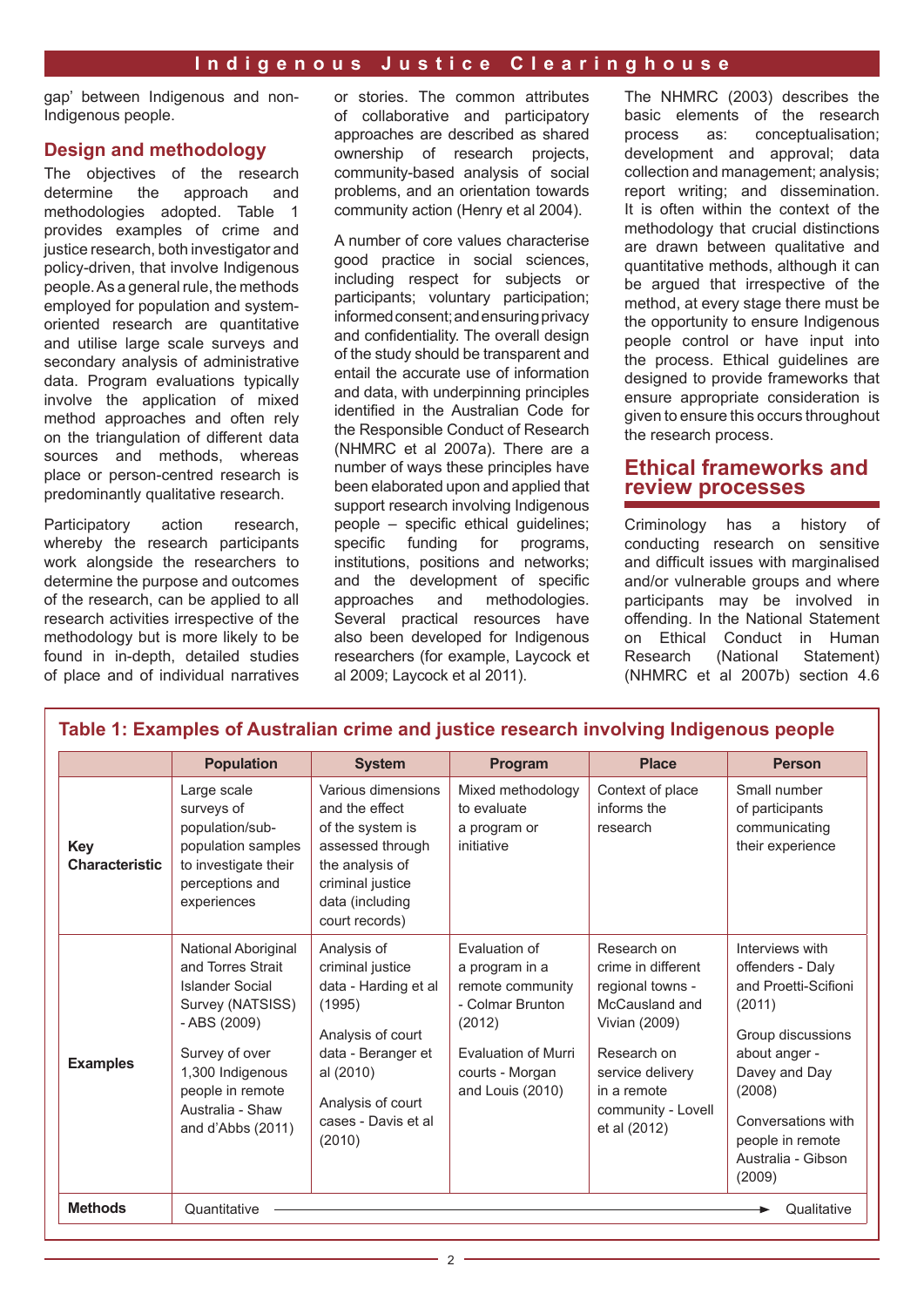refers to the ethical and legal issues that may arise in research where participants or others may be involved in current or future illegal activities. A guiding principle is that the benefits of the study should outweigh the risks to participants and the researcher. The important point is made that the participants should not have unrealistic expectations of benefit from their participation.

Indigenous people are often both victim and offender (Bryant and Willis 2008). For participants who have been victims there may be concerns surrounding their personal safety and the risk of causing further distress through the research process. In such circumstances, the onus is on the researcher to ensure that, at a minimum, there is access to information about appropriate and accessible services that the participant can seek help and advice from.

Australian guidelines highlight the need to respect and support research participants, with additional elements and nuances found in ethical guidelines for research with Indigenous people and communities. According to the National Statement (NHMRC et al 2007b), all research involving Indigenous peoples must be reviewed and approved by a registered Human Research Ethics Committee (HREC). The HREC

process must include assessment by or advice from people who have networks with and/or knowledge of research with Indigenous peoples; and people familiar with the culture and practices of the people with whom participation in the research will be discussed (NHMRC et al 2007b). There is also an expectation that the application will explain how it will address the core values and principles articulated in the NHMRC (2003) guidelines for Aboriginal and Torres Strait Islander health research, even if it is not a medical or healthfocused study.

Common themes are apparent in ethical guidelines for research with Indigenous peoples in Australia, Canada and New Zealand. The Canadian Tri-Council Policy Statement on ethical conduct defines the core ethical value as respect for human dignity that is expressed in three principles – respect for person, concern for welfare, and justice (CIHR et al 2010). Table 2 presents core values and principles for ethical conduct in human research (NHMRC et al 2007a), in health research with Indigenous people (NHMRC 2003), and for good practice in social policy research and evaluation in New Zealand (SPEaR 2008). Unlike the Australian code for responsible research (NHMRC et al 2007a), the New Zealand good practice guidelines (SPEaR 2008) are explicitly aimed at government officials who design, commission and/or manage research and evaluation, and include a chapter on how to apply these principles to research with Mâori people informed by consultations and workshops (SPEaR and AnZEA 2007). In all these guidelines, emphasis is placed on respect and integrity, and with Indigenous people, reciprocity.

The Australian Institute of Aboriginal and Torres Strait Islander Studies (AIATSIS) (2012) has recently revised its ethical guidelines for Indigenous Australian studies. Informed by the United Nations Declaration on the Rights of Indigenous Peoples (2007) and United Nations conventions related to intellectual property and cultural heritage, the guidelines emphasise the rights of Indigenous people to self-determination, cultural knowledge and heritage, as well as listing various principles related to good practice.

A continuum of Aboriginal people's involvement and participation in research is outlined in the Canadian Guidelines for Health Research Involving Aboriginal People (CIHR 2007), with practical illustrations ranging from research that directly and exclusively involves Aboriginal people to a study of an inner city neighbourhood where Aboriginal people are a sizeable proportion of the larger community. Given there may not necessarily be a homogeneous or a unified view of the process and its outcomes, the Canadian guidelines refer to careful negotiations and handling with for example: safeguarding participant privacy, which may require special measures with the sharing of research information with community organisations etc; and identification of place, which should be negotiated with participants, partners and/or collaborators.

# **Practical constraints and challenges**

# **Challenges for researchers**

Although no-one would argue with the core values and principles underpinning the current Australian guidelines, there has been a range of criticisms made about the process of

| research                                                                                     |                                                                                                                                                  |                                                                                                               |
|----------------------------------------------------------------------------------------------|--------------------------------------------------------------------------------------------------------------------------------------------------|---------------------------------------------------------------------------------------------------------------|
| <b>General principles</b><br>for ethical conduct in<br>human research<br>(NHMRC et al 2007a) | <b>Values and principles</b><br>for ethical conduct in<br><b>Aboriginal and Torres</b><br><b>Strait Islander health</b><br>research (NHMRC 2003) | <b>Principles of good</b><br>practice social<br>policy research<br>and evaluation (NZ)<br><b>(SPEaR 2008)</b> |
| Hongety and integrity                                                                        | <b>Peciprocity</b>                                                                                                                               | Daenart                                                                                                       |

**Table 2: Principles of ethical conduct and good practice** 

| Honesty and integrity                      | Reciprocity             | Respect        |
|--------------------------------------------|-------------------------|----------------|
| Respect for participants                   | Respect                 | Integrity      |
| Good stewardship of                        | Equality                | Responsiveness |
| public resources                           | Responsibility          | Competency     |
| Appropriate                                | Survival and protection | Reciprocity    |
| acknowledgment of the<br>role of others    | Spirit and integrity    |                |
| Responsible<br>communication of<br>results |                         |                |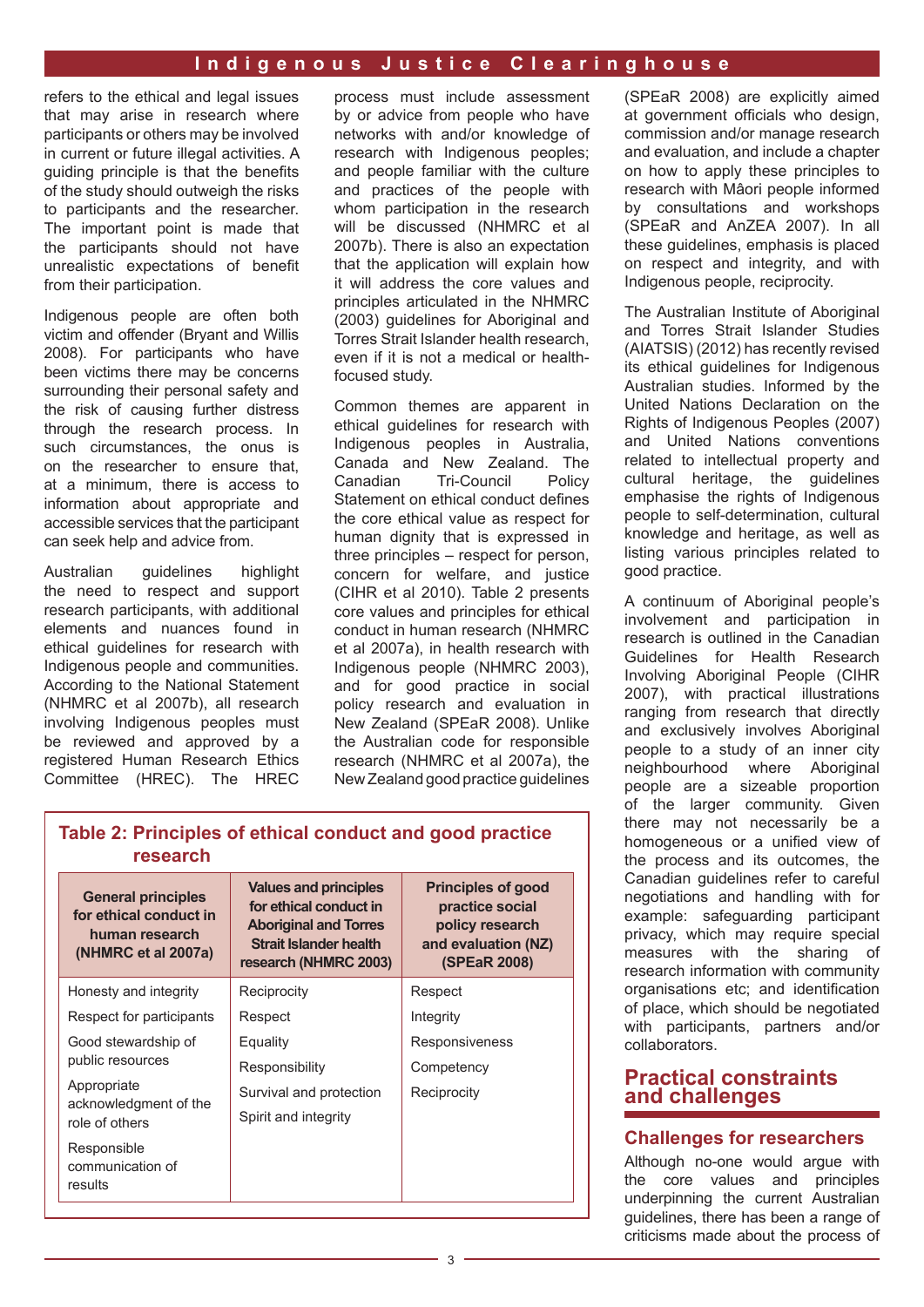ethics approval in Australia (Graham 2011; Kidman 2007; Sherwood 2010). Considerable time may be required to plan and develop a partnership or collaborative arrangement with Indigenous communities or organisations and to obtain letters of support from key representatives prior to submitting an application. For example, Coram (2011) describes a 12-month application process to obtain approval from an ethics committee, for a small scale study of a community project involving young people.

Based upon researchers' reflections of their experiences, it is evident that there are often gaps between the theory of good research and practice (Blagg 2011; Davey and Day 2011; Sherwood 2010; Williams et al 2011). Despite the best of intentions, there are inherent tensions between a commitment to the principles of participatory and ethical research and the expectations of funding agencies and academia. Strict adherence to ethical guidelines and research protocols does not necessarily translate into day-to-day good practice. Nor may there be the funding, capacity and timeframe to allow all parties to devote the energy and resources to follow through on the ideal.

From a non-Indigenous perspective, the research process can be difficult, subject to change and negotiation over time and the ceding of control and reorientation in thinking (Coram 2012; Davey and Day 2008; Nicholls 2009). Blagg (2011) states that researching in the Aboriginal domain is never easy or straightforward, whether working with an Aboriginal urban group or in a remote community. Sherwood (2010) (herself an Indigenous researcher) found a common refrain amongst the Aboriginal people she talked with, was that researchers did not 'listen' and did not get the story 'right'. As she underlines, being able to listen and hear is an active process that requires openness and can be discomforting. Another risk, according to Davey and Day (2008), is that of overidentification or romanticism, and reifying the construct of Indigenous identity or reproducing stereotypes.

For Indigenous researchers, there can be significant challenges and difficulties associated with being

placed in a cultural brokerage role. Sherwood (2010) refers to tensions related to Indigenous researchers' responsibilities to their community and the aim of making research a safe and beneficial process for Indigenous people, whilst working within a western academic environment. There is a lack of documented perspectives from community-based researchers, and accounts of the strengths they bring to the research process. Canadian research, however, suggests those who have been directly involved certainly have more positive attitudes about research than those who had only heard about research in the community (Edwards et al 2008).

#### **Who benefits?**

Academic research has certain values and practices that are continually reinforced through the definition and recognition of 'experts' and their role in peer review of funding assessments and acceptance of research products (Sherwood 2010). In many circumstances, funding applications and research outputs are still assessed in terms of scientific quality not social benefit (Henry et al 2004), although this is changing with the NHMRC grant guidelines for medical and health research with Indigenous communities now requiring applicants to demonstrate community engagement, capacity building and benefit. The question of benefit – short term to participants and to collaborators and partners – and longer term, to Indigenous people and social science is not always easy to determine and to agree upon, let alone deliver.

Challenges of community-based collaborative approaches include the agenda for research, the power differentials, and ownership and identity of the research project, with political dimensions to the process and outcomes (Edwards et al 2008). Other challenges may relate to the scepticism and resistance from Indigenous gatekeepers (Davey and Day 2008) and as Blagg (2011) points out, the needs of non-Indigenous researchers may not be a priority in Indigenous communities.

There can be different notions of accountability – to the funding body, to the university and the scientific community – which may be sometimes at odds with the need to be accountable and respectful of Indigenous cultural priorities. Davey and Day (2008) found this occurred during data collection – with the non-Indigenous researchers seeking to ensure compassionate professional distance whilst Indigenous colleagues wanted to assist and counsel the men, mindful of the wellbeing of participants. Coram (2011) found that she was criticised for not recording 'negative' observations in her research but she argues she could not retain the trust of the community if she did so.

#### **Evaluation challenges**

Much of the research that Indigenous people have experienced relates to evaluations, and may be largely a consultation process. As Williams et al (2011) stress, the AIATSIS guidelines on Indigenous research do not deal specifically with evaluation, despite the particular challenges surrounding evaluations of programs and initiatives that involve Indigenous people. The common business model for evaluations adopted by governments is to contract external or independent groups to undertake the work with the specifications, including the timeline, determined by the contracting party.<br>Collaborative and participatory participatory research methodologies do not lend themselves to short timeframes. They also note that they are relatively easy to talk about but difficult to do. There are limited resources, and limited time to develop the trust and confidence at the heart of true partnerships.

#### **Research instruments**

There may be serious flaws in standard research instruments that require adaption or redesign (Anderson 2008). Survey questions are asked slightly differently in remote and non-remote contexts in NATSISS (ABS 2010), and Blagg (2008) refers to the development of a community safety questionnaire that required reformulating questions about safety and social problems. This initial work was further built upon in a large scale survey of community safety and wellbeing in remote communities (Shaw and d'Abbs 2011).

In certain contexts, due regard should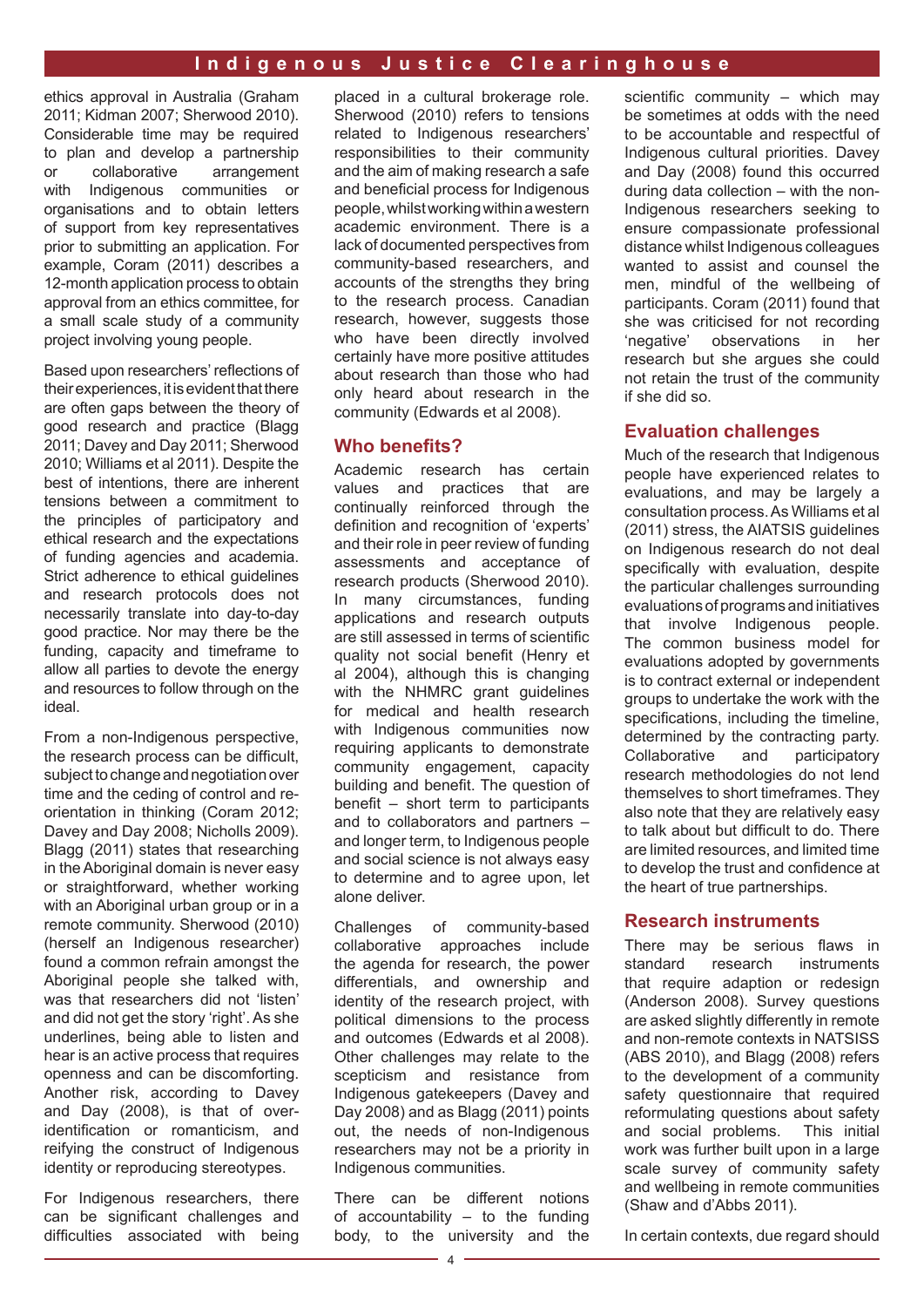be given to language and the need to include interpreters and/or involve local language speakers. Recognition that there may be participants with hearing impairments is also important. Due to the prevalence of hearing loss and middle ear disease among Indigenous people in Australia, a web-based 'one stop shop' has been developed, which includes information and resources on the subject (Australian Indigenous HealthInfoNet and Menzies School of Health Research 2012).

# **Promising practice**

There is no definitive Indigenous research model or methodologies. Instead, various guidelines and commentaries underline the need to incorporate or ensure Indigenous involvement or control over the enterprise. The focus is on the need for reorientation and adaption of the research business, and in its practice, of researchers' worldviews and of standard methodologies and instruments. According to Blagg (2011) fundamental protocols pertain to any research in the Indigenous domain – cultural sensitivity, willingness to partner and to involve communities in both processes and outcomes, and that Indigenous people see some benefits from the research.

In New Zealand, the Kaupapa Mâori research institute has a considerable track record in undertaking education research as well as evaluations of criminal justice initiatives (Tuhiwai Smith and Cram 1997; Cram et al 1999). Kaupapa Mâori (Mâori 'ground rules') underpins their research, which is described as an approach that does not exclude the use of a wide range of methods but rather signals the interrogation of methods in relation to cultural sensitivity, cross-cultural reliability, and useful outcomes for Mâori.

#### **Participatory and collaborative research**

Community-based participatory research has been increasingly adopted as a way to build partnerships between Indigenous communities, research institutions and governments and to increase Indigenous community participation and control in research (Edwards et al 2008). The focus is on collaborative teams, the incorporation of academic and community knowledge, and outcomes that can contribute to positive change. In relation to crime and justice research, potential partners include community-based or oriented justice initiatives or services such as legal services, victim support services, healing and wellbeing centres, night patrols, Indigenous courts, and community justice groups (for example, Pilkington 2009; Taylor and Putt 2007).

A key question for Davey and Day (2008) was finding a method that enabled Indigenous voices to emerge. They found it was a constant struggle and although they would argue their research practices were not oppressive it did not mean fundamental asymmetries were eliminated. Ongoing dialogue about intentions, values and assumptions throughout the research process seems essential in any collaborative or partnership arrangement (CIHR et al 2010).

At a practical and local level, the central role of Elders is underlined by Sherwood (2010) who she believes can help Indigenous and non-Indigenous research to be respectful and to generate an ethical dialogue with another worldview. She outlines a series of steps, to create what she calls a decolonisation framework, which begins with an acknowledgement that the researcher does not know it all. Respect leads to an openness and comprehension that lends itself to collaboration and the building of trusting relationships and reciprocal obligations.

Participants' trust and confidence in the research process can be enhanced through the engagement of community-based researchers (Edwards et al 2008). Communitybased researchers can have a crucial role in every step in the research process, and may ask for and/or need additional support to deal with the demands placed on them. The fostering and support of networks of Indigenous researchers in communities and within institutions is happening in Australia to some extent (for example, Lovell et al 2012; Sherwood 2010).

Reflecting on over a decade of

research in Canada on resilience amongst Indigenous peoples, Anderson (2008) provides an example of a partnership with 12 Aboriginal women's shelters across Canada that had academic rigour and employed community-led approaches based on non-disclosure of traditional knowledge. Practical suggestions include:

- More robust and documented 'network' sampling in urban contexts, which are followed up over time.
- Quantitative research that generates policy oriented evidence of outcomes. He found communities were interested in this type of research, arguing that qualitative research mainly assists non-Aboriginal researchers to understand the context and Aboriginal worldviews.
- Investment in "tools for sharing and socialization of evidence" including stakeholder meetings, presentations, videos, comics, radio coverage and scientific publications.
- Building Aboriginal skills and confidence to lead research so that Aboriginal researchers have the capacity to balance selfreflective cultural investment and practice with non-Indigenous empirical research methods (Anderson 2008).

Urban Indigenous populations are dispersed and diverse, and although only one quarter of the Australian Indigenous population live in remote and very remote communities, much of the Australian research on health and social issues has been undertaken in remote communities (Pyett et al 2009). Based on extensive experience in public health research, Pyett et al (2009) make a series of suggestions for engaging with Indigenous communities in an urban context, including approaching a peak body relevant to the research topic for advice on who to consult, formalising the collaborative relationship through a memorandum of understanding, and ensuring appropriate acknowledgements of contributions (and co-authorships where possible).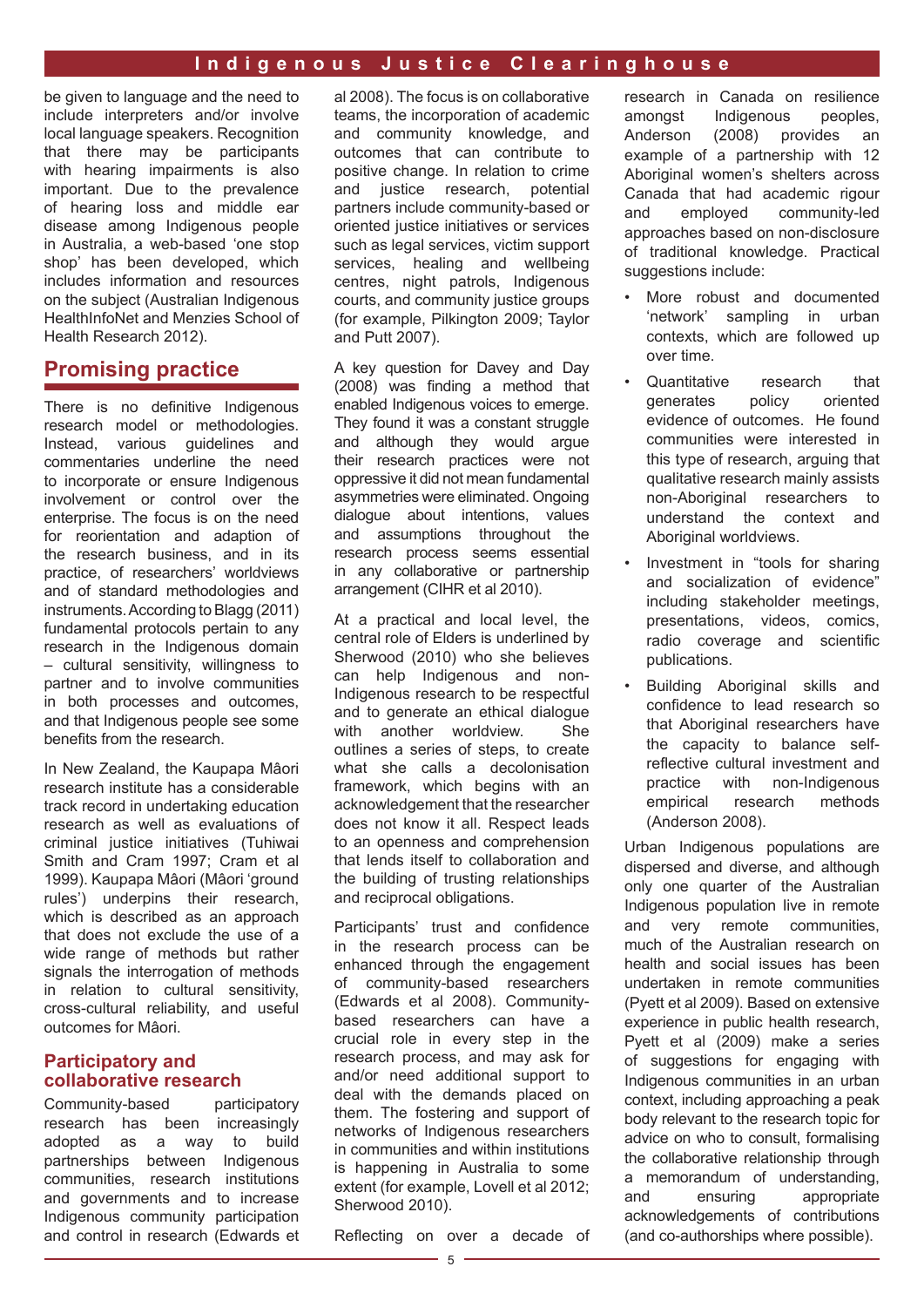In addition to acknowledging multiple contributors to research, it is always important to consider the ownership, transfer and dissemination of research findings. Meaningful feedback is likely to require a range of products and processes, tailored to particular stakeholder groups (Williams et al 2011). In commissioned research or evaluation, there can be a provision included in the contract for shared ownership through sub-licensing arrangements, an example being the community safety and wellbeing study involving a total of 17 remote communities (Shaw and d'Abbs 2011). An example of an intellectual property and Indigenous knowledge protocol is provided by Orr et al (2009).

#### **Australian crime and justice research**

Of the limited literature available that documents researchers' experiences, most relates primarily to investigatordriven, discrete community-based studies and in-depth qualitative research. Table 3 includes examples of crime and justice research involving Indigenous people and communities that has sought to apply some core values, and various approaches that have been adopted to produce concrete benefits and meaningful research products. However, it is acknowledged that these approaches are less likely to occur in large scale surveys, evaluations, and commissioned research projects. A resource such as the New Zealand guidelines for government officials on how to apply good practice research principles to commissioned research with Mâori communities (SPEaR 2008) would be valuable in the Australian context.

# **Conclusion**

With the development of ethical guidelines and good practice frameworks, research should, and is, more likely to adhere to a core set of principles, related to integrity, respect, reciprocity and mutual benefit. This has not however translated into major transformations of the research business, more in the conduct of research practice. Some of the more promising developments relate to collaboration and building networks of researchers, and local

engagement strategies. More strategic approaches are required to ensure active participation of Indigenous people throughout the entire research process.

Within Australian jurisdictions and on a national scale, regular agenda setting for research on crime and justice issues should be undertaken with Indigenous people through the setting of institutional research and funding priorities. Improving mechanisms to integrate such research into crime and justice policy and practice could include building knowledge networks and brokers similar to that found in the health domain (Benham 2012).

incorporates sufficient resources and time to enable the building of partnership or collaborative approaches, and experimentation in method and product. An illustration is the funding of \$1.2 million over three years for 23 community research projects in remote locations that to date has resulted in local capacity building and published reports (eg. Lovell et al 2012; Colmar Brunton 2012).

Arguably crime and justice research with or involving Indigenous people poses particular challenges. For many, it implies a focus on negative issues and exacerbates politicking around particular public anxieties. As a result, there has been a marked reluctance in the research community

Further investment is required that

| <b>Values</b>                          | Key element(s)                                                                            | <b>Examples</b>                                                                                            |
|----------------------------------------|-------------------------------------------------------------------------------------------|------------------------------------------------------------------------------------------------------------|
| Culturally<br>appropriate              | Alternative methodologies<br>such as narratives/'yarning'                                 | Conversational method -<br>Kovach (2010)                                                                   |
|                                        |                                                                                           | Story-telling - Gibson (2009)                                                                              |
| Indigenous<br>engagement<br>or control | Direction and management<br>of research including joint<br>'ownership', reference groups, | Research by an Aboriginal<br>legal service - Pilkington<br>(2009)                                          |
|                                        | partnership approaches                                                                    | Research with sexual assault<br>centres - Taylor and Putt<br>(2007)                                        |
|                                        |                                                                                           | Reference group - Davey and<br>Day (2008)                                                                  |
|                                        | Investment in local capacity<br>and networks                                              | Building capacity in a remote<br>community - Lovell et al<br>(2012)                                        |
|                                        |                                                                                           | Employing networks of local<br>Indigenous researchers in<br>remote communities - Shaw<br>and d'Abbs (2011) |
| Reciprocity<br>(and benefits)          | Providing or enabling<br>individual and community                                         | Assistance with community<br>activities and projects                                                       |
|                                        | <b>benefits</b>                                                                           | Training and resources/<br>ongoing relationships (Lovell<br>et al 2012)                                    |
|                                        | Communicating results to<br>participants, communities and                                 | Story-boards/video clips/<br>DVDs (Colmar Brunton 2012)                                                    |
|                                        | specific groups - eg visual<br>forms                                                      | Community reports/individual<br>transcripts (Shaw and d'Abbs<br>2011)                                      |

## **Table 3: Examples of promising practice in crime and justice research in Australia**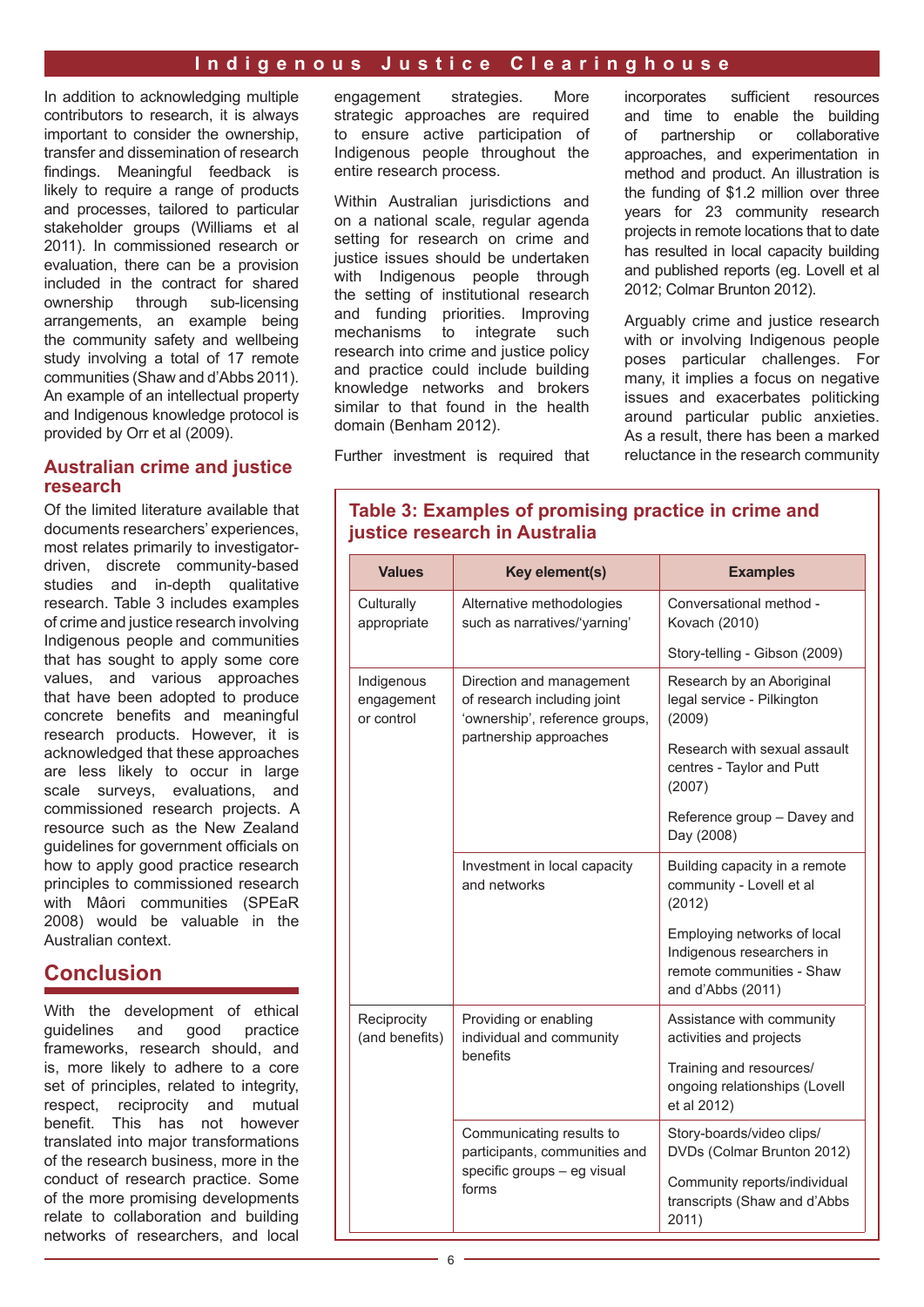to undertake crime and justice research directly involving Indigenous people, especially in urban settings. Instead, much of what has been produced by research bodies has involved system-oriented studies and/or commissioned evaluations of reforms. Some would argue that the politics make it too hard, the hurdles too great and the benefits negligible, but to opt out leaves space for inquiries, consultations, and media stories to inform public debate and government policy, uninhibited by the standards, core values and ethical principles of good research practice.

*Dr Judy Putt is Senior Research Fellow at the Tasmanian Institute of Law Enforcement Studies at the University of Tasmania. She was previously head of research at the Australian Institute of Criminology.*

*The Indigenous Justice Clearinghouse would like to thank Professor Juanita Sherwood for her contribution to this brief.*

# **References**

All URLs were correct in December 2012.

Anderson N 2008. Directions in Indigenous resilience research. *Pimatisiwin: A Journal of Aboriginal and Indigenous Community Health* 6(2): 201-208

Australian Bureau of Statistics (ABS) 2010. *National Aboriginal and Torres Strait Islander Social Survey: Users' Guide, 2008*. Cat. No. 4720.0. Canberra: ABS. [http://www.abs.gov.](http://www.abs.gov.au/ausstats/abs%40.nsf/mf/4720.0) [au/ausstats/abs@.nsf/mf/4720.0](http://www.abs.gov.au/ausstats/abs%40.nsf/mf/4720.0)

Australian Indigenous HealthInfoNet and Menzies School of Health Research 2012. *Ear InfoNet.* [http://](http://www.healthinfonet.ecu.edu.au/other-health-conditions/ear) [www.healthinfonet.ecu.edu.au/other](http://www.healthinfonet.ecu.edu.au/other-health-conditions/ear)[health-conditions/ear](http://www.healthinfonet.ecu.edu.au/other-health-conditions/ear)

Australian Institute of Aboriginal and Torres Strait Islander Studies (AIATSIS) 2012. *Guidelines for Ethical Research in Australian Indigenous Studies*, revised 2nd ed. Canberra: AIATSIS. [http://www.aiatsis.gov.au/](http://www.aiatsis.gov.au/research/docs/GERAIS.pdf) [research/docs/GERAIS.pdf](http://www.aiatsis.gov.au/research/docs/GERAIS.pdf)

Benham D 2012. Integrating research into rural health policy and service delivery. Keynote address to the 3rd Rural and Remote Health Scientific Symposium: Building collaboration and excellence in rural and remote

health research, Glenelg, South Australia, 19-21 June

Beranger B, Weatherburn D and Moffatt S 2010. Reducing Indigenous contact with the court system. *Crime and Justice Statistics Bureau Brief*, Issues paper no.54. Sydney: NSW Bureau of Crime Statistics and Research [http://www.bocsar.nsw.](http://www.bocsar.nsw.gov.au/lawlink/bocsar/ll_bocsar.nsf/vwFiles/bb54.pdf/%24file/bb54.pdf) [gov.au/lawlink/bocsar/ll\\_bocsar.nsf/](http://www.bocsar.nsw.gov.au/lawlink/bocsar/ll_bocsar.nsf/vwFiles/bb54.pdf/%24file/bb54.pdf) [vwFiles/bb54.pdf/\\$file/bb54.pdf](http://www.bocsar.nsw.gov.au/lawlink/bocsar/ll_bocsar.nsf/vwFiles/bb54.pdf/%24file/bb54.pdf)

Blagg H 2011. Journeys outside the comfort zone: doing research in the Aboriginal domain, in Bartels L and Richards K (eds), *Qualitative criminology: stories from the field*. Sydney: Federation Press: 140-154

Bryant C and Willis M 2008. *Risk factors in Indigenous violent victimisation*. Technical and background paper series no. 30. Canberra: Australian Institute of Criminology. [http://www.aic.gov.au/](http://www.aic.gov.au/publications/current%2520series/tbp/21-40/tbp030.html) [publications/current%20series/tbp/21-](http://www.aic.gov.au/publications/current%2520series/tbp/21-40/tbp030.html) [40/tbp030.html](http://www.aic.gov.au/publications/current%2520series/tbp/21-40/tbp030.html)

Canadian Institutes of Health Research 2007. *CIHR Guidelines for Health Research Involving Aboriginal People*. [http://www.cihr-irsc.](http://www.cihr-irsc.gc.ca/e/29134.html) [gc.ca/e/29134.html](http://www.cihr-irsc.gc.ca/e/29134.html)

Canadian Institutes of Health Research, Natural Sciences and Engineering Research Council of Canada, and Social Sciences and Humanities Research Council of Canada (CIHR et al) 2010. 'Research involving the First Nations, Inuit and Metis peoples of Canada' Chapter 9, *Tri-Council Policy Statement: Ethical Conduct for Research Involving Humans*, December 2010. [http://](http://pre.ethics.gc.ca/eng/policy-politique/initiatives/tcps2-eptc2/chapter9-chapitre9/) [pre.ethics.gc.ca/eng/policy-politique/](http://pre.ethics.gc.ca/eng/policy-politique/initiatives/tcps2-eptc2/chapter9-chapitre9/) [initiatives/tcps2-eptc2/chapter9](http://pre.ethics.gc.ca/eng/policy-politique/initiatives/tcps2-eptc2/chapter9-chapitre9/) [chapitre9/](http://pre.ethics.gc.ca/eng/policy-politique/initiatives/tcps2-eptc2/chapter9-chapitre9/)

Colmar Brunton 2012. *Evaluation of the AFL Remote Regional Development Program – Wadeye*, prepared for Department of Families, Housing, Community Services and Indigenous Affairs. [http://www.](http://www.fahcsia.gov.au/sites/default/files/documents/06_2012/wadeye_afl_prog_eval.pdf) [fahcsia.gov.au/sites/default/files/](http://www.fahcsia.gov.au/sites/default/files/documents/06_2012/wadeye_afl_prog_eval.pdf) documents/06\_2012/wadeye\_afl [prog\\_eval.pdf](http://www.fahcsia.gov.au/sites/default/files/documents/06_2012/wadeye_afl_prog_eval.pdf)

Coram S 2011. Rethinking Indigenous research approval: the perspective of a 'stranger'. *Qualitative Research Journal* 11(2): 38-47

Cram F, Pihama L, Karehana M and McCreanor T 1999. *Evaluation of the framework for measuring the effectiveness of corrections programs for Maori*, a

report to the Department of Corrections. Auckland: International Research Institute for Maori and Indigenous Education, University of Auckland

Daly K and Proeitti-Scifioni G 2011. 'The elders know ... the white man don't know': offenders' views of the Nowra circle court. *Indigenous Law Bulletin* 7(24): 17-21

Davey L and Day A 2008. Reflections on methodology and process: a non-Indigenous perspective, in Day A, Nakata M and Howells K (eds), *Anger and Indigenous men: understanding and responding to violent behaviour*. Sydney: Federation Press: 151-157

Davis M, Cripps K and Taylor L 2010. *Sexual violence and Indigenous victims: women, children and the criminal justice system*. Indigenous Law Centre Research Brief 1. Sydney: University of New South Wales [http://](www.ilc.unsw.edu.au/sites/ilc.unsw.edu.au/files/mdocs/Sexual%20Violence%20Research%20Brief%20No.1.pdf)

[www.ilc.unsw.edu.au/ sites/ilc.unsw.edu.](www.ilc.unsw.edu.au/sites/ilc.unsw.edu.au/files/mdocs/Sexual%20Violence%20Research%20Brief%20No.1.pdf) [au/files/mdocs/Sexual%20Violence%20](www.ilc.unsw.edu.au/sites/ilc.unsw.edu.au/files/mdocs/Sexual%20Violence%20Research%20Brief%20No.1.pdf) [Research%20Brief%20No.1.pdf](www.ilc.unsw.edu.au/sites/ilc.unsw.edu.au/files/mdocs/Sexual%20Violence%20Research%20Brief%20No.1.pdf)

Edwards K, Lund C, Mitchell S and Anderson A 2008. Trust the process: community-based researcher partnerships. *Pimatisiwin: A Journal of Aboriginal and Indigenous Community Health* 6(2): 186-199

Gibson P 2009. *Return to the ration days: the NT Intervention: grass-roots experience and resistance*. Discussion Paper. Jumbunna House of Learning, Sydney: University of Technology. [http://www.jumbunna.uts.edu.au/pdfs/](http://www.jumbunna.uts.edu.au/pdfs/JIHLBP11.pdf) [JIHLBP11.pdf](http://www.jumbunna.uts.edu.au/pdfs/JIHLBP11.pdf)

Graham H 2011. A marriage of (in) convenience? Navigating the research relationship between ethical regulators and criminologists researching 'vulnerable populations', in Bartels L and Richards K (eds), *Qualitative criminology: stories from the field.* Sydney: Federation Press: 95-105

Harding R, Broadhurst R, Ferrante A and Loh N 1995. A*boriginal contact with the criminal justice system and the impact of the Royal Commission into Aboriginal Deaths in Custody*. Perth: Hawkins Press

Henry J, Dunbar, T, Arnott A, Scrimgeour M, Murakami-Gold L 2004. *Indigenous research reform agenda: a review of the literature*. Links Monograph Series: 5. Darwin: Cooperative Research Centre for Aboriginal and Tropical Health. [http://](http://www.lowitja.org.au/sites/default/files/docs/IRRA5LinksMonographs.pdf) [www.lowitja.org.au/sites/default/files/](http://www.lowitja.org.au/sites/default/files/docs/IRRA5LinksMonographs.pdf) [docs/IRRA5LinksMonographs.pdf](http://www.lowitja.org.au/sites/default/files/docs/IRRA5LinksMonographs.pdf)